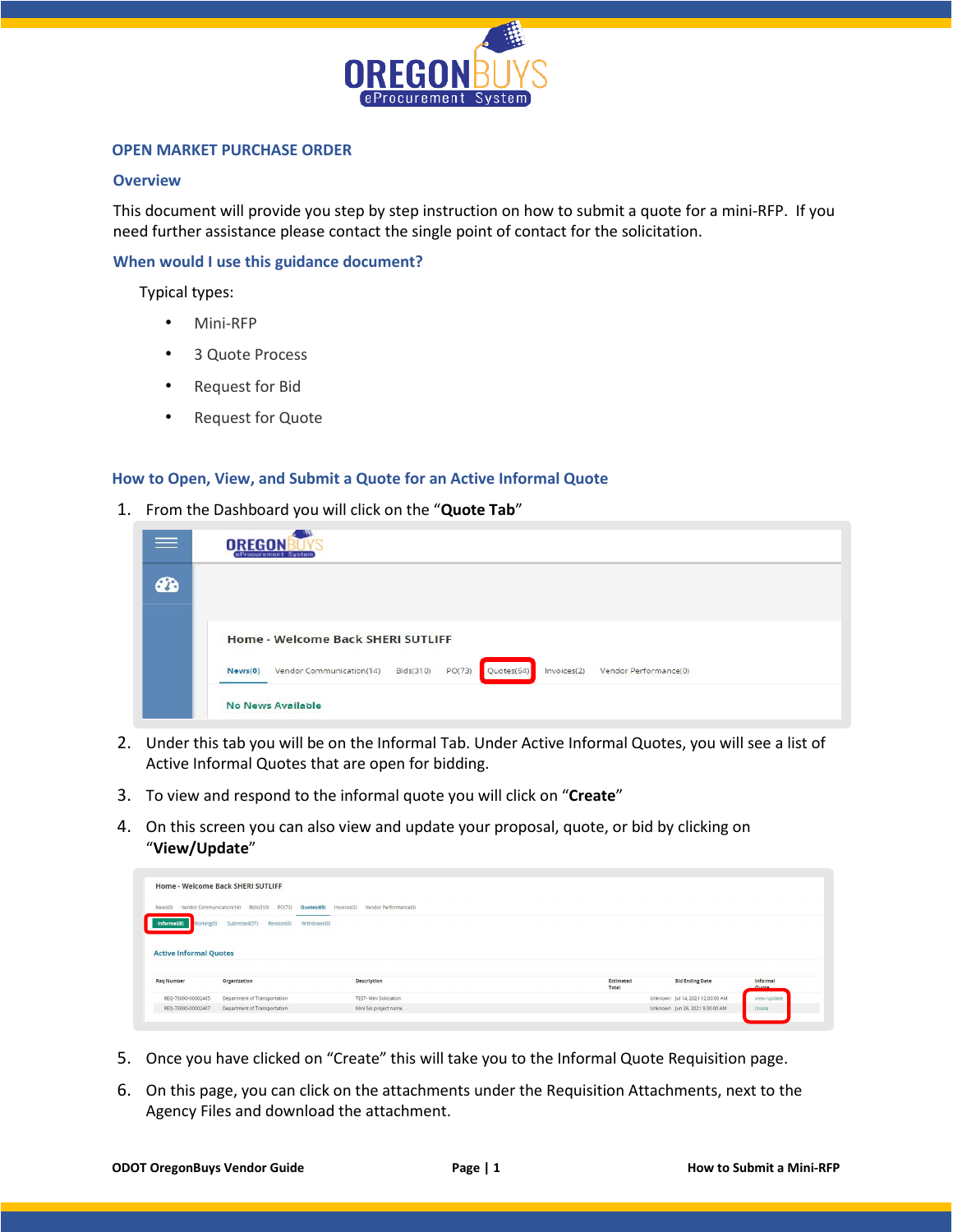

| nformal Quote - Requisition                            |                                                                                      |                |                                                                                      |
|--------------------------------------------------------|--------------------------------------------------------------------------------------|----------------|--------------------------------------------------------------------------------------|
| <b>Header Information</b>                              |                                                                                      |                |                                                                                      |
| <b>Requisition Number</b>                              | REQ-73000-00002407                                                                   |                | <b>Description</b> Mini Sol project name                                             |
| <b>Buyer</b>                                           | Melissa Lovejoy<br>Phone: (111)111-1111<br>Melissa.e.lovejoy@odot.state.or.us        |                |                                                                                      |
| <b>Ship To</b>                                         | <b>ODOT Procurement Office</b><br>3930 Fairview Industrial Dr. SE<br>Salem, OR 97302 | <b>Bill To</b> | <b>ODOT Procurement Office</b><br>3930 Fairview Industrial Dr. SE<br>Salem, OR 97302 |
| <b>Requisition Attachments</b><br><b>Agency Files:</b> | <b>Mini Solicitation~2.docx</b>                                                      |                |                                                                                      |
| <b>Agency Forms:</b>                                   |                                                                                      |                |                                                                                      |
| <b>Vendor Files:</b>                                   |                                                                                      |                |                                                                                      |
| <b>Vendor Forms:</b>                                   |                                                                                      |                |                                                                                      |

7. Scroll to the bottom of the page. Under the "Item Information" this where you will enter the pricing if required. **If pricing is not required, do not enter any information in this section**.

| Sort by Column: Print Sequence<br>Sort Descending<br>Go                                           |          |             |            |                      |          |         |             |
|---------------------------------------------------------------------------------------------------|----------|-------------|------------|----------------------|----------|---------|-------------|
| Reg Item Info                                                                                     | Quantity | Unit        | <b>UOM</b> | Tax Rate<br>Freight  | Extended | Quote   | No.         |
| Item $#: 1$<br>Print Sequence: 1.0<br>(005 - 05) Please see attachment<br>Quantity(UOM): 1.00(EA) |          | 1.0<br>0.00 | EA - Each  | 0.00<br>$\checkmark$ |          | \$0.00  | No Charge   |
|                                                                                                   |          |             |            |                      |          | 2005000 | <b>BOOD</b> |
|                                                                                                   |          |             |            |                      |          |         |             |

8. Click "**Save & Continue**" Even if you did not enter any information on the page you will click save & continue. This will allow for the manage attachment button to appear.

| <b>Item Information</b>                                                                           |                    |              |                   |              |         |                    |                |                  |
|---------------------------------------------------------------------------------------------------|--------------------|--------------|-------------------|--------------|---------|--------------------|----------------|------------------|
| Sort Descending<br>Sort by Column: Print Sequence<br>Go                                           |                    |              |                   |              |         |                    |                |                  |
| Req Item Info                                                                                     | Quantity           | Unit<br>Cost | <b>UOM</b>        | Tax Rate     | Freight | Extended<br>Amount | Quote<br>Total | <b>No</b><br>Bid |
| Item $#: 1$<br>Print Sequence: 1.0<br>(005 - 05) Please see attachment<br>Quantity(UOM): 1.00(EA) |                    | 1.0          | EA - Each<br>0.00 | $\checkmark$ | 0.00    |                    | \$0.00         | $$0.00$ $\Box$   |
|                                                                                                   |                    |              |                   |              |         |                    | \$0.00         | \$0.00           |
| ● Please save your changes before sorting . Otherwise, your changes will be lost.                 |                    |              |                   |              |         |                    |                |                  |
|                                                                                                   | Manage Attachments | Save & Exit  | Save & Continue   | Exit         |         |                    |                |                  |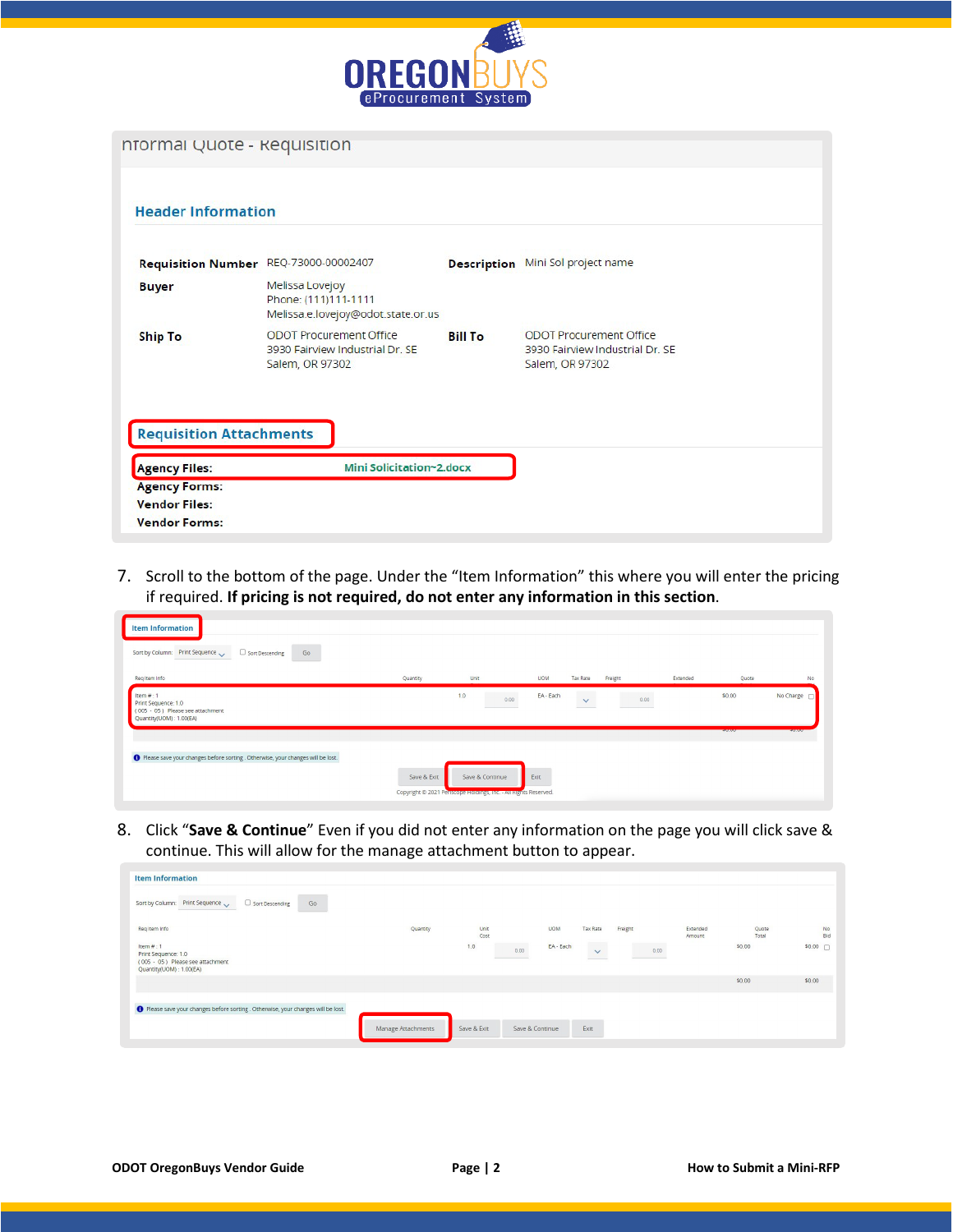

9. Click on "**Mange Attachment**". This is where you will attach any documents that were requested in the solicitation, then click on "**Add File**". Add any necessary attachments.

| 1 Message from the OregonBuys Test Environment Marking an item "Confidential" will ensure the document will not be displayed publicly within the OregonBuys system. Message Code: CANOT |  |                            |  |
|-----------------------------------------------------------------------------------------------------------------------------------------------------------------------------------------|--|----------------------------|--|
| <b>Informal Quote Vendor File Attachments</b>                                                                                                                                           |  |                            |  |
|                                                                                                                                                                                         |  | <b>No File Attachments</b> |  |
| <b>Informal Quote Vendor Form Attachments</b>                                                                                                                                           |  |                            |  |
|                                                                                                                                                                                         |  | <b>No Form Attachments</b> |  |

# 10. After attaching the file, click on **"Save and Exit"**.

| Informal Quote for Open Market Requisition REQ-73000-00002407 |                                                                                                                                                                                         |
|---------------------------------------------------------------|-----------------------------------------------------------------------------------------------------------------------------------------------------------------------------------------|
|                                                               | 1 Message from the OregonBuys Test Environment Marking an item "Confidential" will ensure the document will not be displayed publicly within the OregonBuys system. Message Code: CANOT |
|                                                               |                                                                                                                                                                                         |
| <b>Informal Quote Vendor File Attachments</b>                 |                                                                                                                                                                                         |
|                                                               | <b>No File Attachments</b>                                                                                                                                                              |
| <b>Informal Quote Vendor Form Attachments</b>                 |                                                                                                                                                                                         |
|                                                               |                                                                                                                                                                                         |
|                                                               | <b>No Form Attachments</b>                                                                                                                                                              |

11. You will check the box next to confidential. This will still allow the agency to view your documents. By making this document confidential this will make it so that public will not be able to view your documents.

| Informal Quote for Open Market Requisition REQ-73000-00002407                                                                                                                           |                                |                              |               |        |
|-----------------------------------------------------------------------------------------------------------------------------------------------------------------------------------------|--------------------------------|------------------------------|---------------|--------|
| 1 Message from the OregonBuys Test Environment Marking an item "Confidential" will ensure the document will not be displayed publicly within the OregonBuys system. Message Code: CANOT |                                |                              |               |        |
| <b>Informal Quote Vendor File Attachments</b>                                                                                                                                           |                                |                              |               |        |
|                                                                                                                                                                                         |                                |                              |               |        |
| Name<br>Description                                                                                                                                                                     | Confidential                   | Attached By                  | Attached Date | Delete |
| Vendor Quote~41.docx                                                                                                                                                                    | $\Box$                         | <b>BILLSGLASS</b>            | Jun 25, 2021  | п      |
|                                                                                                                                                                                         |                                |                              |               |        |
| <b>Informal Quote Vendor Form Attachments</b>                                                                                                                                           |                                |                              |               |        |
|                                                                                                                                                                                         | <b>No Form Attachments</b>     |                              |               |        |
|                                                                                                                                                                                         |                                |                              |               |        |
|                                                                                                                                                                                         | Save & Exit<br>Save & Continue | Add File<br>Add Form<br>Exit |               |        |
|                                                                                                                                                                                         |                                |                              |               |        |

Click "Save and Exit".